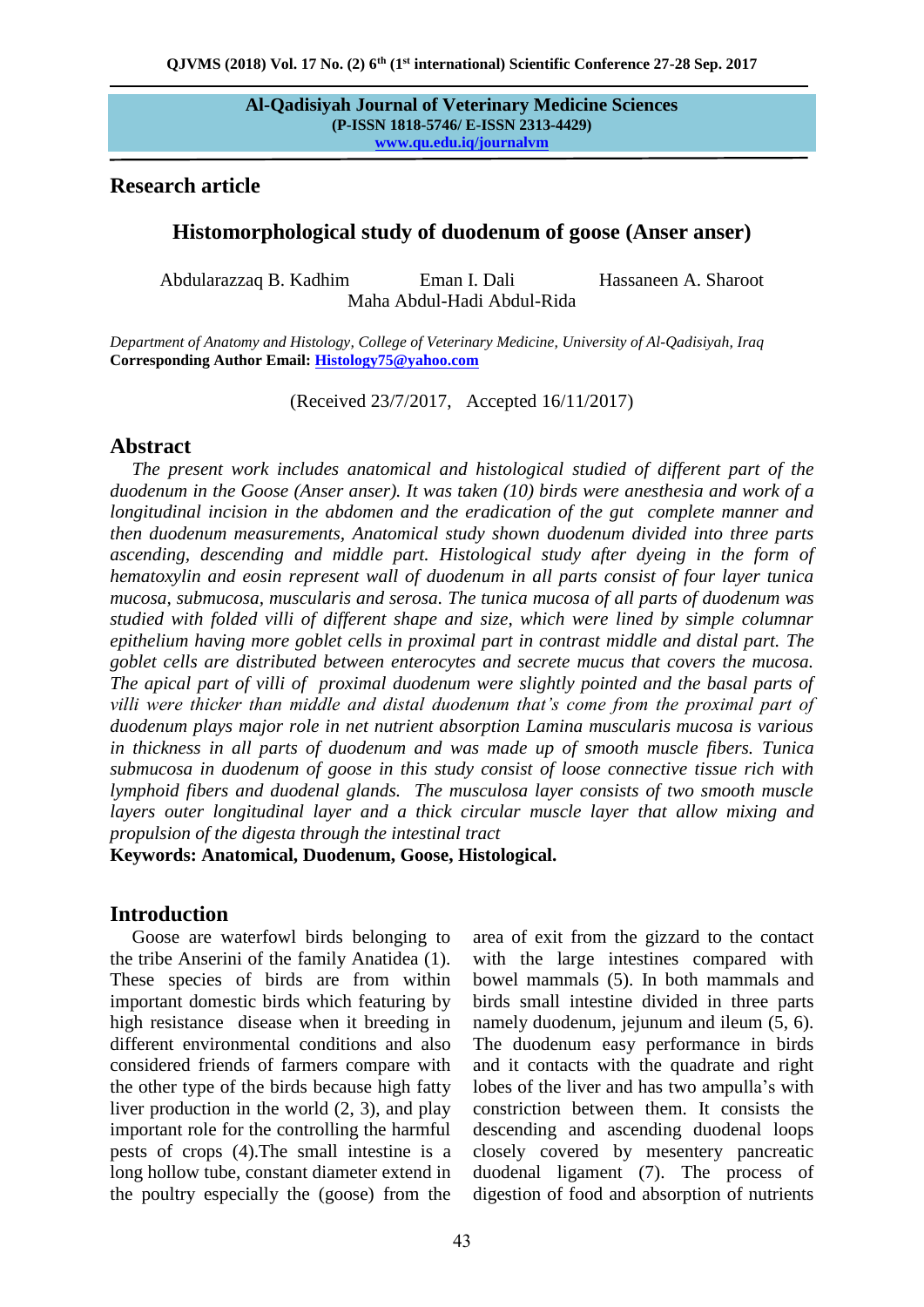in the small intestine depend to type and importance of the tissue (6, 8). There are a serous membrane starts from the outside called serosa followed by longitudinal and circular muscle layer and find between these two layers of blood vessels, lymphatic and neurological (8,9,10,11). The presence of villagitis in the intestine play important role in the process of absorption of the food, this part consists of a long body as finger contains a single vertical epithelial layer containing goblet cells (11, 12, 13). In addition to the presence of vertical cells and goblet cells, there are lymphatic vessels and capillaries blood vessels and bundles of muscles, nerves and other cells (14, 15). The present study was conducted to investigate the histomorphological of duodenum in of Goose (Anser anser) to provide base line information

# **Material and Methods**

## **Ethical approval**

The Animal Ethical Committee of Veterinary Medicine College, University of Al-Qadisiyah, Iraq, has approved the present study under permission No: 430

## **Animal Source**

Ten healthy goose were collected from a local commercial market of animals in Baghdad city weight between 2500g and 2000g ageing from 25-35 days from both sex. They were immediately transferred to the veterinary anatomy laboratory in alqadisiyah University

## **Experimental Design Morphometric and morphologic Studies**

All goose were used for the morphometric study and each was sedated using chloroform inhalation anesthetic after which they were carefully dissected through mid-ventral incision from the inguinal region to the mandibular. Anatomoto pographic including (30 examples of duodenum) were split into 3groups (five from proximal part, five from middle part and five from distal part) studding (weight, length) of each lobes and recorded.

## **Statistical Analysis**

 The recorded weights and lengths were expressed as mean  $\pm$  standard error of mean  $(M \pm SEM)$  using statistical package for social sciences (SPSS) version 17.

## **Histological Studies**

After sacrificing the Gosse, they were opened up and tissues were collected from the duodenum. These tissues were immediately labeled and fixed for two days by complete immersion in 10% normal formalin. They were dehydrated through a series of graded alcohol (70%, 80%, 90%, 95% and 100%). They were later cleared in xylene and infiltrated with molten paraffin wax. Sections of 5μ thick were cut from the embedded tissues using disposable microtome. These sections were mounted on grease free clean glass slides and stained at room temperature using haematoxylin and eosin (H&E) for routine histological studies (16).

# **Results**

The small intestine long tube begins at the pylorus and terminates at the junction of colon and the mesentery, its distinguished into (3) chief parts, the duodenum, jejunum and ileum suspend cecum. The duodenum is the first part of small intestine elongated in

shape, pink in color consist of three parts descending part (D1) ,middle part D2 and ascending part  $(D3)$  Figure  $(1,2)$  the mean total length of duodenum (56) cm, weight  $(35)$  gm and width  $(2,2)$  mm. The pancreas lies between the arms of the loop and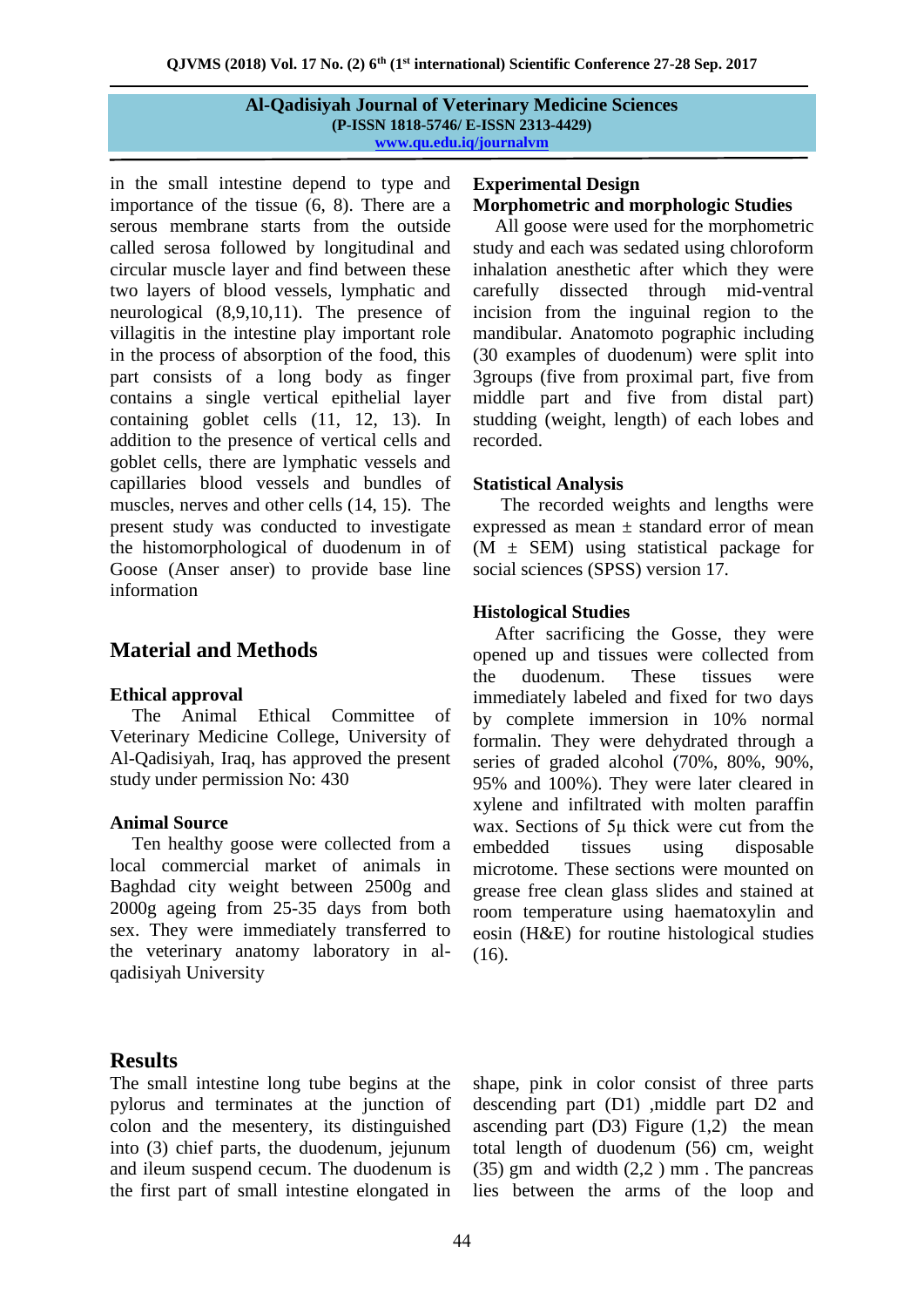attached to each arm of the duodenum actually holds the two arms together Figure (3), the mean total length of descending part (D1) (15.2 $\pm$ 0.01) cm, weight (25.4 $\pm$ 0.02) gm and width  $(0.3\pm0.02)$ cm Table (1) while the mean total length ascending part  $(25\pm0.01)$ cm, weight  $(20\pm0.02)$  gm and width  $(0.3\pm0.02)$  cm Table(1) the caudal ending of the duodenum terminate at the ileocecal-colic junction. Histological study appear the wall of duodenum in all parts consist of four layer tunica mucosa, submucosa, muscularis and serosa Figure (4). Tunica mucosa was consisted of three layers the lamina mucosa lined by simple columnar epithelia, lamina propria and lamina muscularis Figure (5). The tunica mucosa of all parts of duodenum was studied with folded villi of different shape and size which were lined by simple columnar epithelium having more goblet cells in proximal part in contrast middle and distal part Figure (6).The goblet cells are distributed between enterocytes and secrete mucus that covers the mucosa .The apical part of villi of proximal duodenum were slightly pointed and the basal parts of villi were thicker than middle and distal duodenum that's come from the proximal part of duodenum plays major role in net nutrient absorption. The lamina propria had loose connective tissue with few lymphoid cells in proximal duodenum in contrast the middle and distal duodenum. The duodenal gland of goose in this study extend occasionally in the lamina propria in first, second and third parts along with in submucosa of all duodenal parts Figure(7). The Paneth cells located in the base of the crypts of Lieberkühn but not found in villi. lamina muscularis mucosa is various in thickness in all parts of duodenum and was made up of smooth muscle fibers .Tunica submucosa in duodenum of goose in this study consist of loose connective tissue rich with lymphoid fibers and duodenal glands. The musculosa layer consists of two smooth muscle layer Souter longitudinal layer and a thick circular muscle layer that allow mixing and propulsion of the digesta through the intestinal tract Figure (8). The serosa is cover of flattened simple squamous epithelium.

**Table (1): measurements parameters of the descending part (D1) and ascending part (D1) of duodenum**

| <b>Parameters</b> | <b>Descending</b><br>part (D1) $M\pm$<br><b>SE</b> | <b>Ascending</b><br>part (D1) $M\pm$<br><b>SE</b> |
|-------------------|----------------------------------------------------|---------------------------------------------------|
| Length (cm)       | $15.2 \pm 0.01$                                    | $25 \pm 0.01$                                     |
| Width (cm)        | $0.3 \pm 0.02$                                     | $0.3 \pm 0.02$                                    |
| Wight(gm)         | $25.4 \pm 0.02$                                    | $20 \pm 0.02$                                     |



**Figure (1): Photograph section anatomical position, Shape and color duodenum**



**Figure (2): Photograph section ventral view position A- Duodenum, B- Gizzard, C- Pancreas**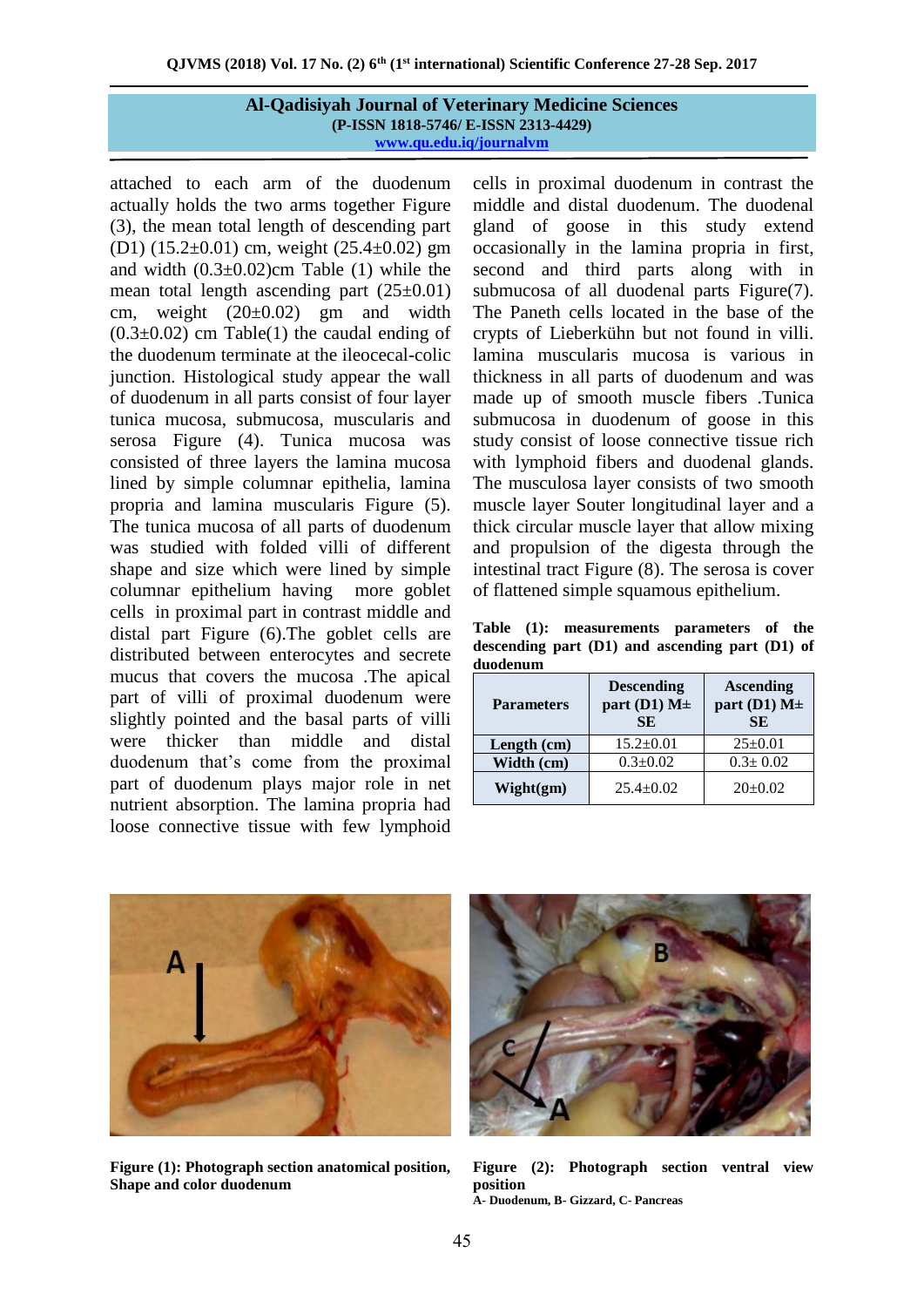



**Figure (3): Photograph section ventral view position A- Pancreas, B- Duodenum**



**Figure (5): Transvers section of descending duodenum show tunica mucosa (H& E) 400X A-Simple columnar epithelia, B-Lamina propria, C- Muscularis mucosa**



**Figure (4): Transvers section of descending duodenum (H& E) 100X A-Mucosa, B-Submucosa, C- Muscularis, D-Serosa**



**Figure (6): Transvers section of descending duodenum show mucosa (H& E) 400X Goblet cells (GB)**



**Figure (7): Transvers section of ascending duodenum show amina propria (H& E) 400X A- Duodenal gland**



**Figure (8): Transvers section of ascending duodenum show musculosa layer (H&E) 400X A- Smooth muscles fiber**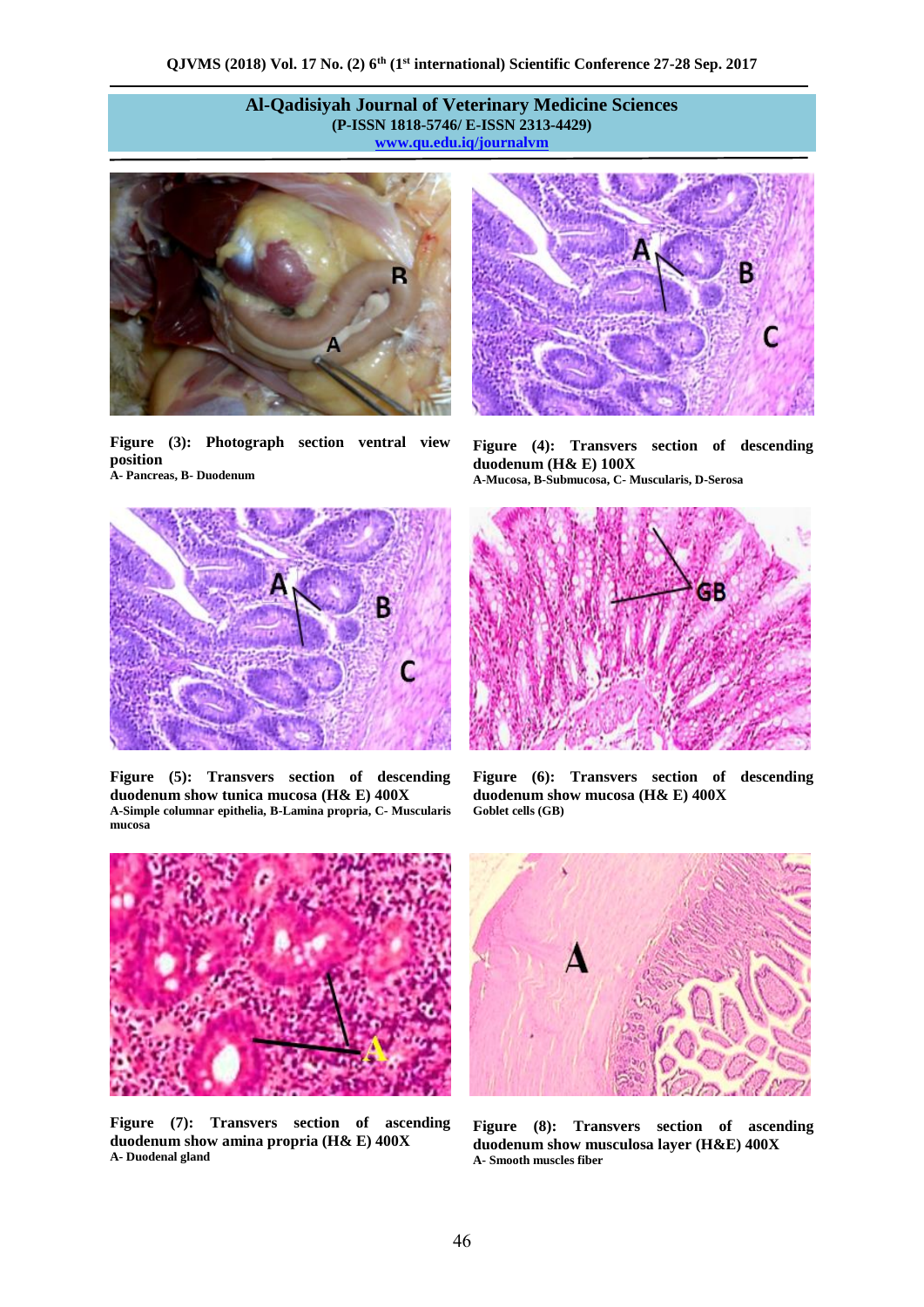## **Discussion**

The anatomical study represent the duodenum longest part of intestine begins at the end of ventriculus and forms an elongated 2 loop, therefore the duodenum is have 3 parts descending part ,middle part and ascending part .longest the duodenum come from nature the food in duke its eat different type of food as well as digestive and absorption operation need long time in gut. This finding agree with (3) The pancreas lies between the arms of the loop and being attached to each arm of the duodenum actually holds the two arms together. The results of the histological study presented the wall of duodenum in all parts consist of four tunica mucosa, submucosa, muscularis and serosa same finding were agree with (5) in chicken, (13) in mammalian .The tunica mucosa was of consisted three layers the lamina mucosa lined by simple columnar epithelia, lamina propria and lamina muscular is (16,17,18). The tunica mucosa of all parts of duodenum was studded with folded villi of different shape and size which were lined by simple columnar epithelium having more goblet cells in proximal part in

## **References**

- 1-Gulmez N, Kocamis H, Aslan S et al. Immunocytochemical distribution of cells containing insulin, glucagon and somatostatin in the goose (Anser anser) pancreas. Turk. J. Vet. Anim. Sci. 28, (2004); 403-407.
- 2-Mourot J, Guy G, Lagarrigue S, Peiniau P, Hermier D. Role of hepatic lipogenesis in the susceptibility to fatty liver in the goose (Anser ancer). Comp. Biochem. Physiol part B: Biochem. Mol. Biol.126, (2000); 81-87.
- 3-Shafey A. Some comparative anatomical studies on the stomach,intestine and liver in ducks,chicken and pigeon. Ph.D. thesis. Benha University (2006).
- 4-IUCN (2007). *IUCN red list of threatened species.* www.iucnredlist.org>. (Downloaded on June, 07, 2008)
- 5-Klasing KC. Avian gastrointestinal anatomy and physiology. Semin Avian Exotic Pet Med, (1999); 8:42-50.
- 6-Denbow DM. Gastrointestinal anatomy and physiology. In: Avian Physiology, 5th edn (G. C.Whittow, Ed.). San Diego, California: Academic Press, (2000); 299-325

contrast middle and distal Partthat's disagree with (19,20). The goblet cells are distributed between enterocytes and secrete mucus that covers the mucosa. The apical part of villi of proximal duodenum were slightly pointed and the basal parts of villi were thicker than middle and distal part of duodenum that's come from the proximal part of duodenum plays major role in absorption of nutrient this the present observations are consistence with those observations of (21,22).The lamina propria had loose connective tissue with few lymphoid cells in proximal duodenum in contrast the middle and distal duodenum like result of (23). The duodenal gland of goose in this study extend occasionally in the lamina propria in first, second and third parts along with in submucosa of all duodenal parts this finding agree with (24).and disagree with (25). Lamina muscularis mucosa is various in thickness in all parts of duodenum and was made up of smooth muscle fibers. Tunica submucosa in duodenum of duke in this study consist of loose connective tissue rich with lymphoid fibers and duodenal glands.

- 7-Abd El-Aziz IS. Comparative macroscopic and microscopic anatomy on the digestive system of some vertebrate animals. Ph. D. Thesis Zoology Department, Faculty of Science, Al-Azhar Univ., Cairo, (1984).
- 8-Gelis S. Evaluating and Treating the Gastrointestinal System in Harrison, G.J., and Lightfoot, T. L. (Eds): Clinical avian medicine. Palm Beach, FL: Spix Publishing Inc. (2005); 412- 440.
- 9-Duke GE. Gastrointestinal physiology and nutrition in wild birds Proc. Nutr. Soc. (1997); 1049-1056,
- 10-Calhoun ML. Microscopic anatomy of the digestive system of the chicken. Ames, Iowa State College Press. (1994); 108.
- 11-Prasad RV, K Kakade. Histology andhistochemistry of proven triculus of domestic duck (Anasplatyrhynchos Linnaeus). Mysore. J.Agric.Sci. 24: (1990); 506-511.
- 12-Vukicevic K, Babic D Mihelic, VG, Kantura. The anatomy of the digestive system of the ostrich (Struthiocamelus). Proceedings of the 11th Ostrich World Congress Island Great Brijun Croatia, 15-17 October (2004); 66-69.